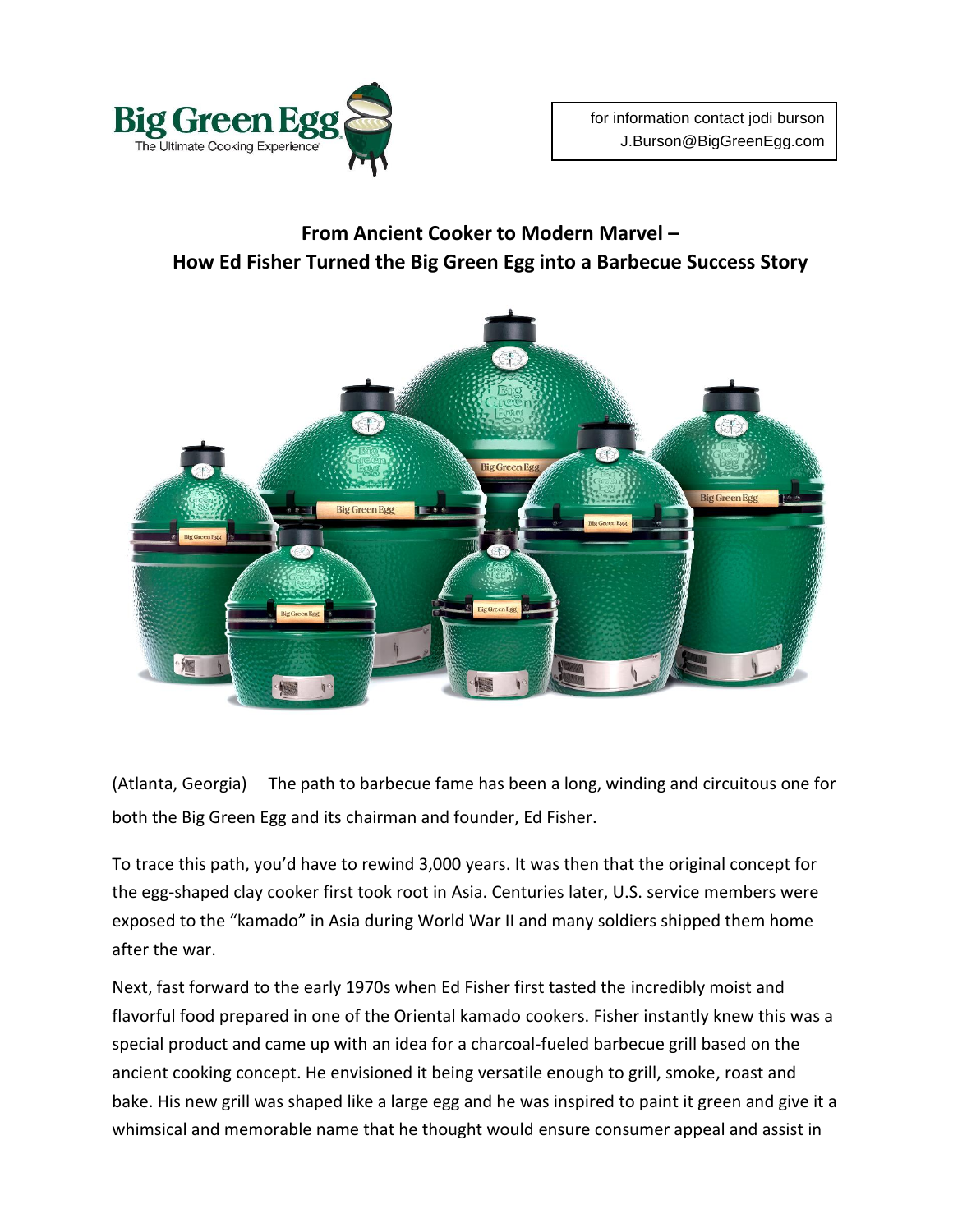marketing the new product – The Big Green Egg. He began selling the unusual barbecue from a little store in suburban Atlanta.

With no money for advertising, Fisher demonstrated and sold the units one by one. It was a slow process – but a labor of love for Fisher – who knew he could win over customers with the delicious results his demos produced. His assumption was correct and little by little, sales of the quirky cooker grew.

Over forty years and a million EGGs later, the product is still largely sold by the philosophy of "seeing (and in this case, tasting) is believing." Individual product demos and word-of-mouth recommendations from satisfied owners are still at the core of Big Green Egg's success. In fact, a large and growing worldwide contingent of "EGGheads," Big Green Egg devotees who share an unbridled passion and enthusiasm for the product, is responsible for spreading the EGG gospel and converting many people to the EGG way of cooking. "It is rather amazing that we've been able to take a cooking concept virtually unknown in the U.S. and catapult it to the most talked-about grilling and smoking product in the country."

Adding to the chatter is extensive media coverage of the EGG in recent years, particularly on television cooking and home-improvement type programs. And, it hasn't hurt that the EGG has become the darling of numerous celebrity chefs and cookbook authors, many of whom espouse cooking over charcoal for its flavor benefits. More and more competition barbecue chefs, who virtually always cook over charcoal, also prefer this versatile, green ceramic cooker which is helping them win many coveted championships.

A renewed nationwide consumer interest in charcoal grilling, particularly over all-natural, hardwood lump charcoal, has helped spark sales of the charcoal-fueled EGG. Thanks to the inventive design of the EGG which draws air in through the base and out through the lid, the lump charcoal lights quickly without need of a chemical liquid fire starter, and is ready for cooking in about 10 minutes. The fuel-efficient EGG also uses charcoal sparingly because the thick ceramic walls hold the heat so well; about 80 percent of the charcoal remains intact after cooking and can be reused, so a 20-pound bag can last several months, depending on how often one barbecues.

Over the years, the Big Green Egg Company has transitioned from a small niche manufacturer to a major player in the grill industry. An active product research and development department, customer service operations, and greatly expanded warehousing facilities and administrative offices are now headquartered in Atlanta, Georgia, only a few miles from the original store. A modern new retail store in the complex allows the company to test new products and keep close tabs on its customers' wants and needs. There is also a beautiful new Culinary Center on site, offering a variety of private functions, corporate events and consumer classes.